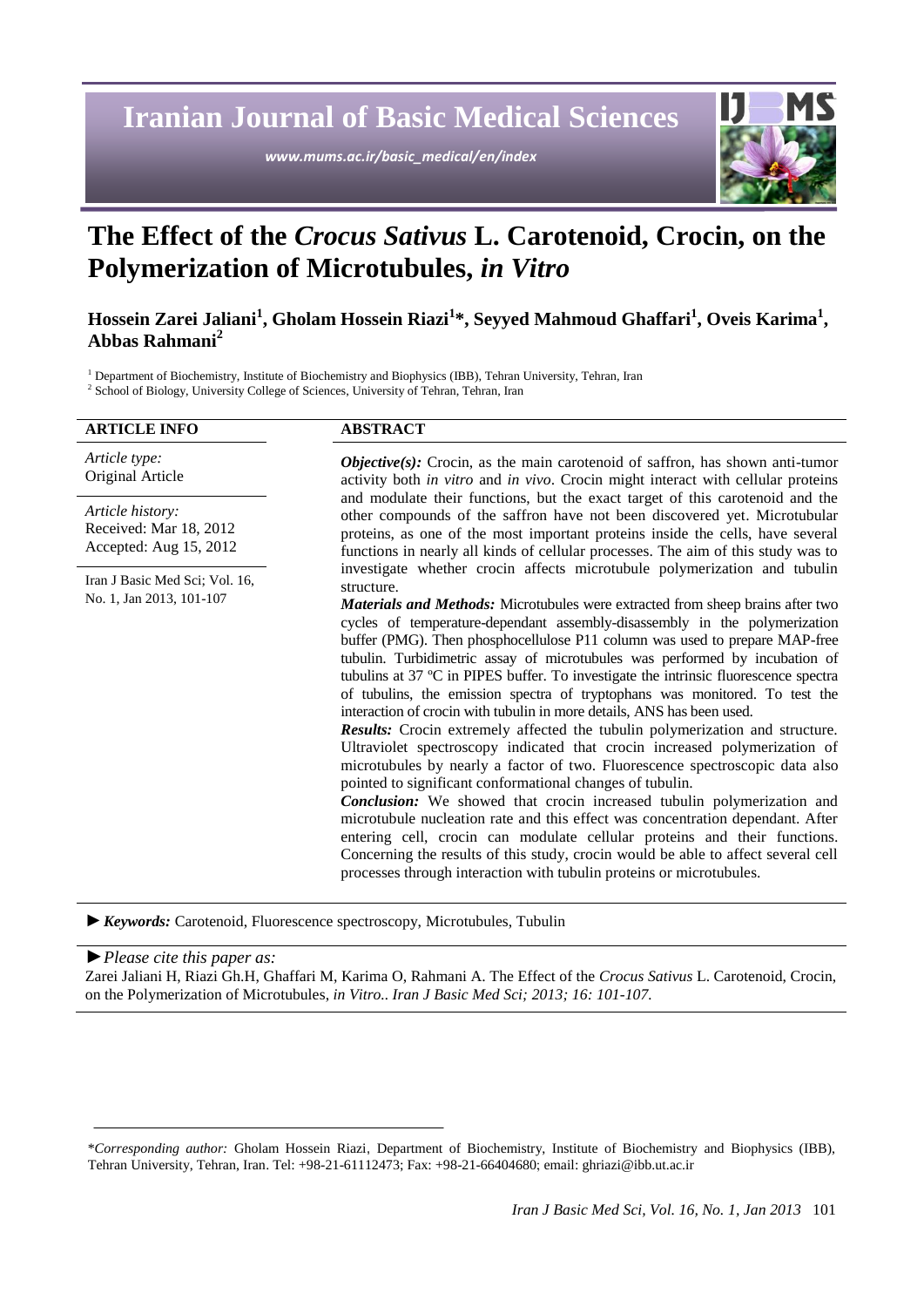# **Introduction**

Saffron (*Crocus sativus* L.) is one of the spices used for treatment of some diseases in traditional medicine. Most important components of saffron are carotenoids, crocetin, di-methyl crocetin and crocin. It is worthy to mention that crocin is digentiobioside ester of the crocetin. It has been reported that saffron extracts possess some health beneficial effects such as anti-oxidant, anti-tumor and cancer prevention. There are a lot of evidences which demonstrate that crocetin and its derivatives can inhibit cell growth and proliferation *in vitro* (1, 2). It has been proven that the growth of malignant human tumor cell lines K562 and HL60 can be inhibited by saffron carotenoids crocin, crocetin and also di-methyl crocetin (3). In other studies on breast cancer cell lines, different concentrations of saffron extracts have had a clear dose-dependent inhibitory effect on the cell proliferations. Moreover, this result was reported to be independent of estrogen receptor. Although there are additional reports about the anti-tumor effects of saffron carotenoids, the exact mechanism by which saffron extracts exert their antitumor effects has to be illustrated in more details (4). *In vitro* and *in vivo* studies demonstrated that anti-proliferative effects of crocin on T 24 cell line (human bladder carcinoma) was parallel with apoptotic effects which are also accompanied by morphologically detectable changes in the cells. A large number of crocin treated cells were abolished in G0/G1 transition of the cell cycle. Moreover, anti-apoptotic factors such as Bcl-2 and survivin were down-regulated in these cells (5). Anti-tumor activities of saffron extracts were well studied in tumor transplantated animal models. In these studies, administration of saffron extracts increased the lifespan of tumor bearing animals up to about two times (2). These carotenoids could inhibit pancreatic tumorigenesis in an athymic nude mice model. Apoptosis is also stimulated in such athymic nude mice (6). Although, many anti-tumor drugs has restrictions in use due to their genotoxicitys, saffron extract has not been reported to have such effects, and even it has succeeded in preventing genotoxic effects of some common drugs such as cisplatin, cyclophosphamide and mitomycin C (7). Another problem, in treatment of different types of tumors, is the toxic effects of the drug itself on the normal cells and tissues of the body. It has been shown that the saffron carotenoids do not have any toxic effect against normal and non-malignant cells; Despite that there are obvious antiproliferative effects in the same concentrations of the carotenoids (8). Other studies demonstrated that saffron extracts and their compounds inhibited DNA and protein synthesis and there is evidence that the normal cells are much less affected by these carotenoids than cancer cell lines (9).

It seems that crocin is the most potent carotenoid of saffron extracts which has antitumor and cancer preventing effects (10). It has recently been shown that ethanolic extracts of saffron and specially its carotenoid crocin prevents the formation of papillomas in the mouse model of skin carcinogenesis. Besides, there is sufficient evidence that this prevention is not produced by gentiobiose or glucose alone (11).

Microtubules are one of the major components of cytoskeleton in nearly all eukaryotic cells. They contribute in many processes in cell namely mitosis, signal transduction and secretion of hormones (12, 13). By knowing the important role of the microtubules in the spindle formation during the mitosis, they have formed one of the most important targets of cancer therapy. There are many types of anti-tubulin agents which have anti-tumor properties. Several compounds from different sources can be found elsewhere (14), in addition to the well-known paclitaxel. The discovery of new microtubule binding agents and using them as anti-cancer agents, especially from the natural sources, has been continued until the last years, and reviewed by Yue *et al* (15).

To explore the anti-tumor properties of crocin *in vitro*, we tested the effects of this carotenoid on the polymerization of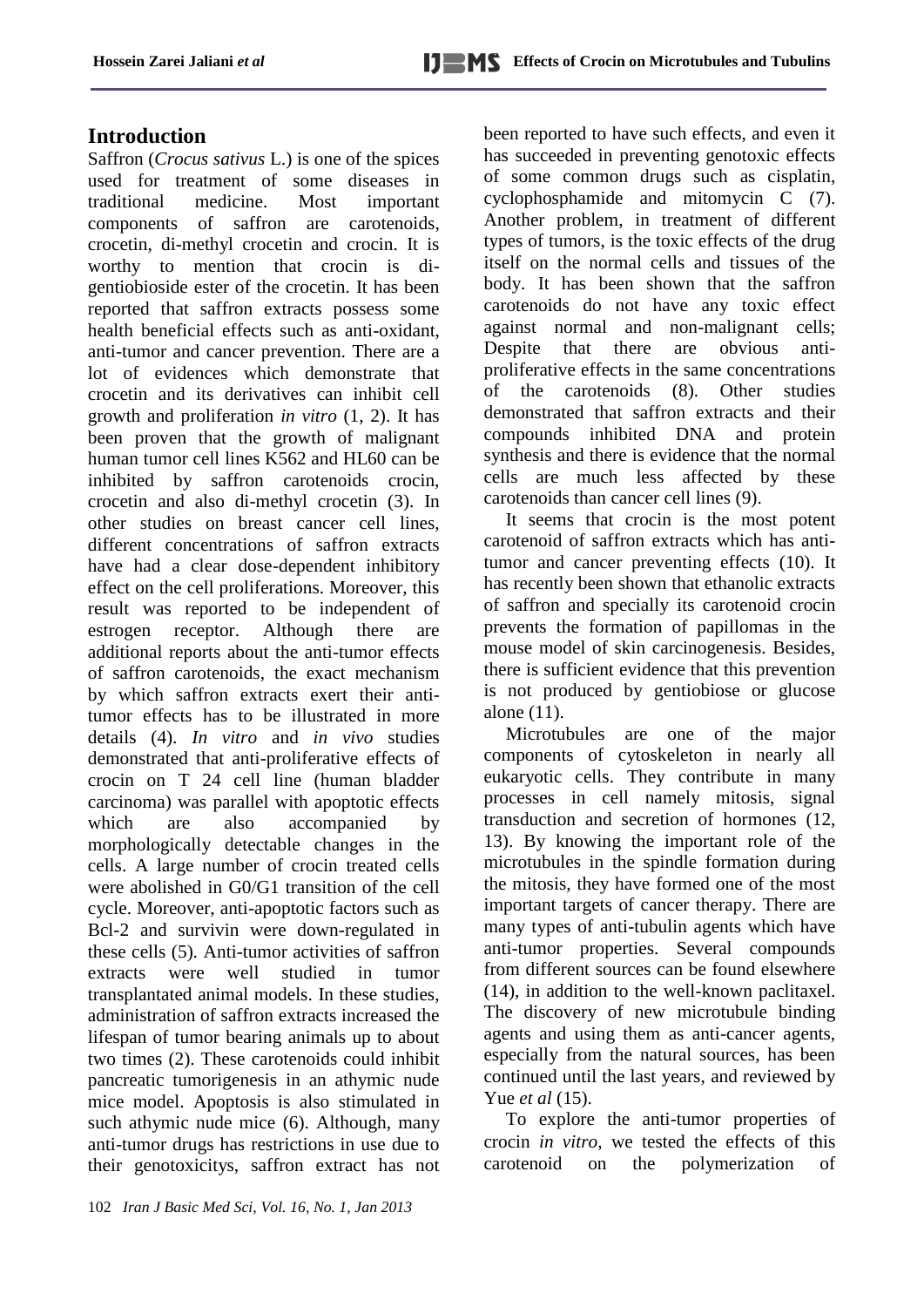microtubules. Microtubular proteins are extracted and purified from sheep brain tissues, and were polymerized in the presence and in the absence of crocin. After that, the structural changes of tubulins due to the interaction with crocin were analysed by fluorescence spectroscopy.

# **Materials and Methods**

#### *Materials*

Crocin, purified from the *Crocus sativus* L. extract, was provided by Dr S Z Bathaei (Tarbiat Modares University, Tehran, Iran). EGTA, guanosine-5´-triphosphate (GTP), ATP, glycerol and  $MgSO<sub>4</sub>$  were obtained from Sigma (Dorset, England). Phosphocellulose P11 was prepared from Whatman (Florham Park, USA). All other chemicals such as KOH, NaCl and ANS (Merck) were of analytical grade and used without further purification. Solutions were prepared with double distilled water and were kept at 4 ºC before use.

#### *Tubulin purification*

Microtubular proteins were prepared from sheep brains, and in the procedure PEM  $(100 \text{ mM PIPES}, 1 \text{ mM EGTA}, 2 \text{ mM MgSO}_4,$ pH 6.9) was used as homogenization buffer. Microtubules were extracted after homogenization by two cycles of temperaturedependant assembly-disassembly, by using PMG (100 mM PIPES, 2 mM MgSO<sub>4</sub>, 1 mM EGTA, 3.4 mM Glycerol and pH 6.9) as the polymerization buffer. Then phosphocellulose P11 column was used to prepare MAP-free tubulin, as the method of Weingarten *et al* by some modification (16). The fractions eluted from the column stored at -70 ºC for further investigation. The Bradford reagent (Bio-Rad, Hercules, USA) was used to determine protein concentration in each step and bovine serum albumin was the standard in this determination.

## *UV spectroscopy*

Turbidimetric assay of MT was carried out by incubation in cuvettes at 37ºC and in PIPES buffer in a thermostatically controlled UV spectrophotometer (Varian, Melbourne, Australia). The changes were measured at 350 nm wavelength. To assay the effect of crocin on the polymerization of microtubules, tubulins were pre-incubated with crocin at 4ºC for 10 min. The same experiment was performed to compare the effect of the crocin with paclitaxel. All the turbidimetric measurements were initiated by the addition of 1 mM GTP and warming the reaction up to 37ºC.

#### *Fluorescence spectroscopy*

Intrinsic fluorescence spectra of MAP-free purified tubulins in the presence of crocin were measured to investigate the structural effects of this ligand on the tubulins. The emission spectra of tryptophans after excitation at 295 nm have been monitored at 1 nm precision. To test the interaction of crocin with tubulin in more details and to examine whether there is hydrophobic area exposed, 8 anilino-1-naphtalenesulfunic acid (ANS) has been used. Excitation wavelength was 380 nm and the emission spectra was monitored between 450-550 nm. All the measurements were performed at 25ºC and by 2 µM concentration of tubulin, in the absence or presence of the increasing concentrations of crocin.

## *Statistics*

The Student t-test was used to compare the means obtained from polymerized tubulins isolated from the four independent experiments. *P-*values< 0.05 were considered to be statistically significant.

## **Results**

## *Crocin effect on the MT assembly*

The effect of crocin on the polymerization of microtubular proteins was measured as shown in Figure 1. In the presence of different concentrations of crocin there is an obvious increase in the MT assembly. The extent of MT assembly was increased by crocin, by nearly a factor of two (1.92). The difference between the means of polymerized microtubule levels in the crocin-treated and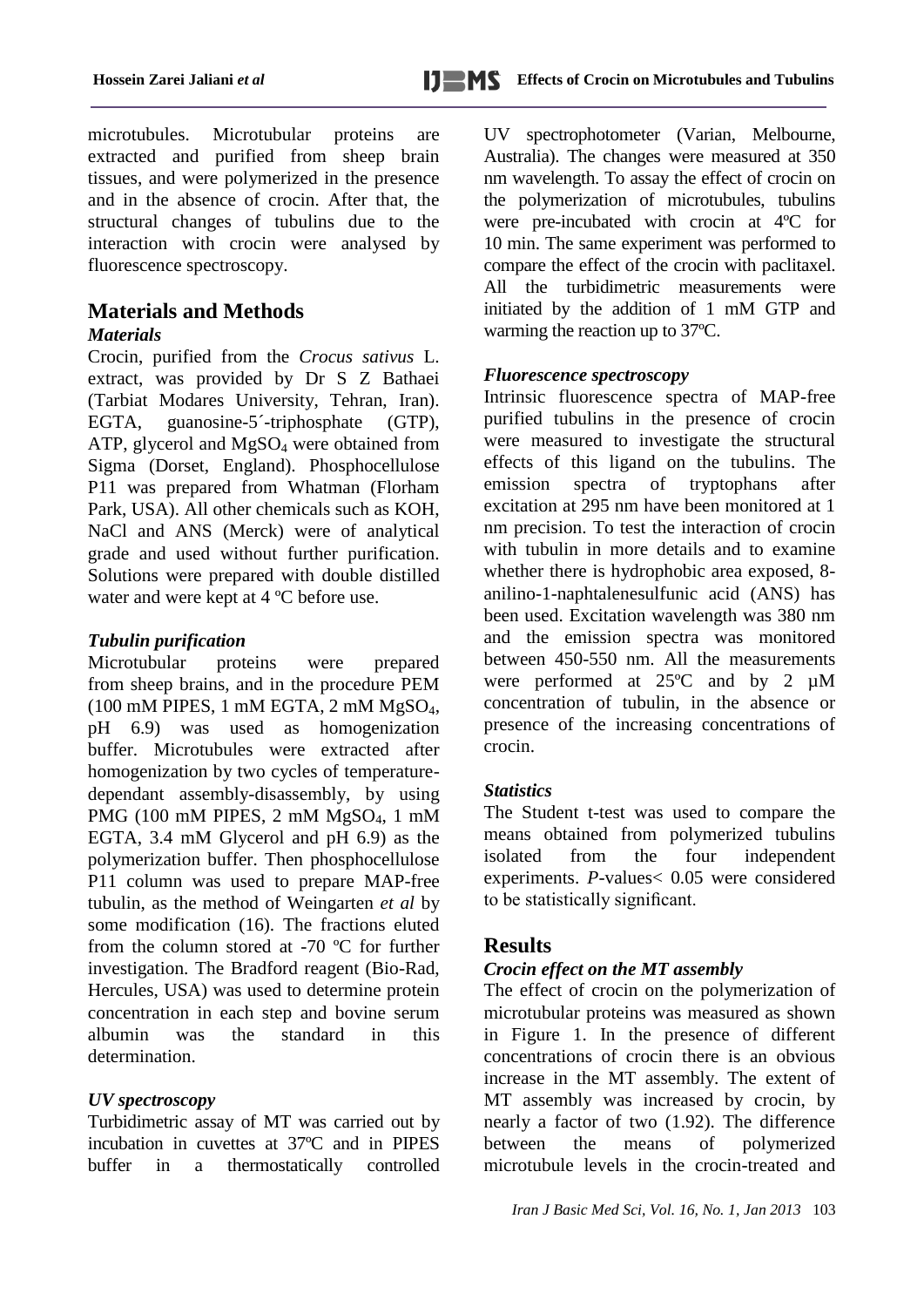untreated tubulin groups was statistically significance (*P*-value < 0.001).

Also the time needed for the microtubules to nucleate was largely decreased. This result is comparable with the effect of paclitaxel which is demonstrated in Figure 2.

#### *MT repolymerization assay*

Assembled MTs were disassembled by cooling at 4ºC; re-warming the solution to 37ºC induced re-assembly of the microtubules, as in the control group. Repolymerization assay showed that depolymerized microtubules made polymers again after 30 min incubation in 4ºC (Figure 3).

#### *Intrinsic fluorescence spectra*

To investigate the structural effects of crocin on the tubulin, the intrinsic fluorescence spectra of the protein was measured in the presence of crocin. As the result of crocin interaction with the tubulin, the fluorescence spectra of surface exposed tryptophans were quenched, and also there was a shift in the maximum wavelength of the emitted light, as shown in Figure 4.

#### *Decrease of ANS fluorescence by crocintubulin interaction*

There are several low affinity sites and one high affinity site for the apolar molecule ANS on tubulin molecules. The strong fluorescence of tubulin-ANS complex is extremely environmentally sensitive. Therefore it is used to probe the conformational changes induced by the ligand. To investigate the nature of the crocin-tubulin interaction  $2 \mu M$  tubulin was incubated in the presence of increasing concentrations of crocin for 10 min at 4ºC. ANS (50  $\mu$ M final concentration) was added to tubulin-crocin and incubated for 5 min again. The concentration-dependant decrease in tubulin-ANS fluorescence was induces by crocin, as shown in Figure 5. Incubation of tubulin with ANS before the addition of crocin generated similar effects.



**Figure 1. Crocin effect on the MT assembly MT proteins (2 µgr/ml) were pre-incubated at 4 ºC in PIPES buffer with increasing concentrations of crocin. Polymerization was initiated by adding 1 mM GTP. The turbidity was monitored at 350 nm at 37 ºC. 1, 0 µgr/ml crocin; 2, 20 µgr/ml crocin; 3, 40 µgr/ml crocin; 4, 60 µgr/ml crocin** 



**Figure 2. Paclitaxel effect on the MT assembly To compare the effect of crocin with a well-known ligand of tubulin, paclitaxel, microtubular proteins (2 µgr/ml) were again pre-incubated at 4ºC in PIPES buffer. Polymerization was initiated by adding 1 mM GTP. The turbidity was monitored at 350 nm at 37ºC. The increasing concentrations of paclitaxel up to 10 micromolar is demonstrated in the figure**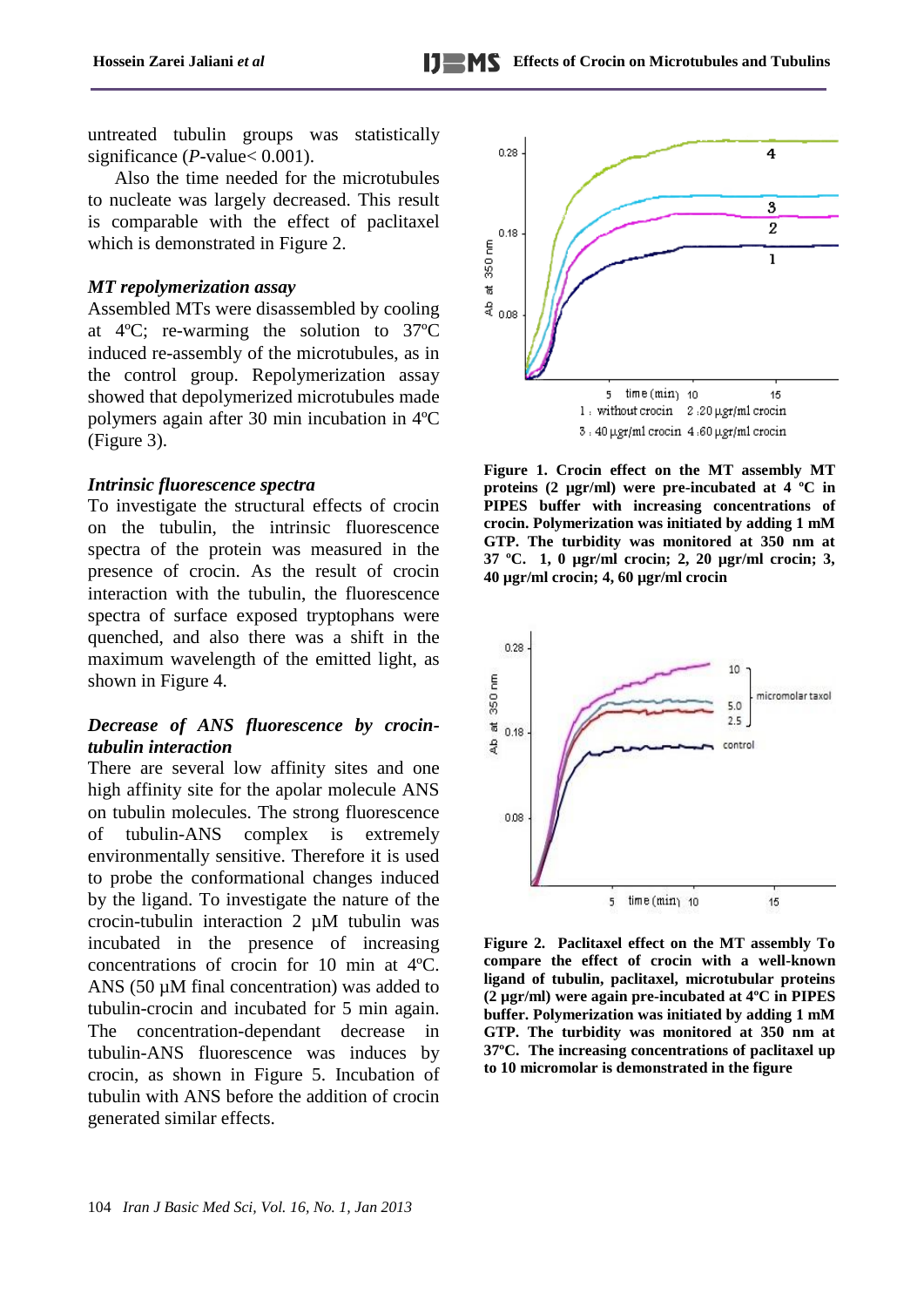

**Figure 3. Tubulin repolymerization assay assembled microtubule proteins were incubated at 4 ºC for 30 min. Repolymerization of the microtubules was started by raising the temperature from 4 ºC to 37 ºC, without any further addition of guanosine-5'-triphosphate or crocin. Then turbidimetry was monitored by the change in absorbance at 350 nm (dashed lines). All solid lines are first polymerization assay curves. (A) 0 µg/ml crocin, (B) 15 µg/ml crocin, (C) 30 µg/ml crocin, (D) 45 µg/ml crocin**



**Figure 4. Intrinsic fluorescence spectra of 2 µM tubulin in the presence of increasing concentrations of crocin. The solution conditions were 1 M PIPES buffer, pH 6.9, containing 1 mM EGTA and 2 mM MgSO4. The excitation was at 295 nm and the emission spectra were monitored between 300 and 450 nm. 1, without crocin; 2, 10 µg/ml crocin; 3, 20 µg/ml crocin; 4, 30 µg/ml crocin; 5, 40 µg/ml crocin; 6, 50 µg/ml crocin; 7, 60 µg/ml crocin**



**Figure. 5. Emission spectra of tubulin-ANS complex by increasing concentrations of crocin Tubulin was mixed with different concentrations of crocin for 10 min at 4 ºC. Then ANS was added and treated for additional 5 min, and emission spectra of the complex was monitored between 400 and 650 nm**

#### **Discussion**

In this study the effect of crocin, the main saffron carotenoid, was explored in an *in vitro*  assay. At first the concentration of 0-60 µg/ml crocin was used. We showed that crocin increased tubulin polymerization and microtubule nucleation rate and this effect was concentration dependant (Figure 1). The procedure was described previously (17), and was then frequently used by some modifications. The absorbance spectra of crocin in the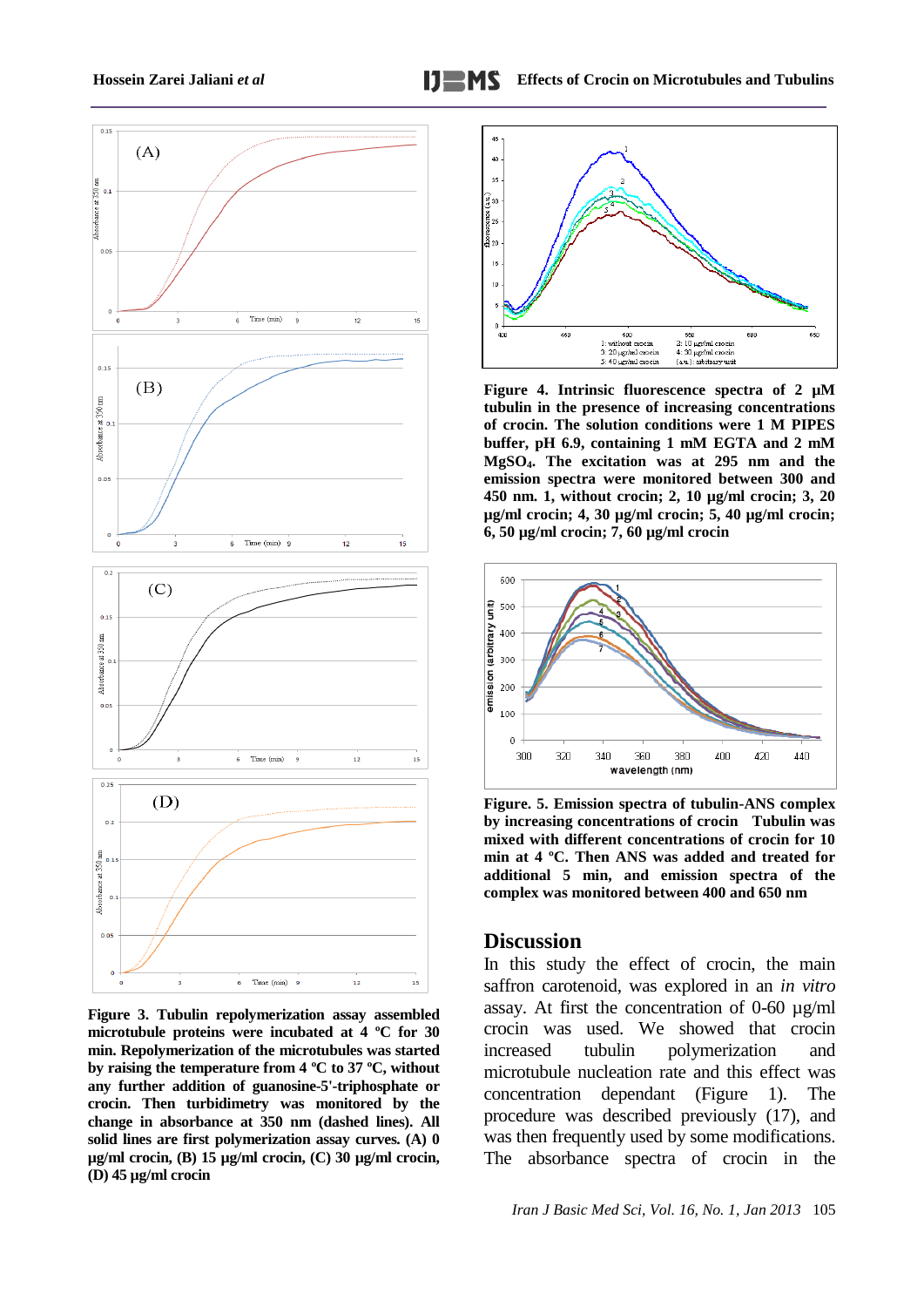concentrations used was not above the baseline and did not interfere with the assay, so the frequently used 350 nm wavelength was monitored as the turbidimetry assessment in tubulin polymerization assay.

As it was shown in Figure 1, crocin in the concentration of 60 µg/ml increased the polymerized microtubules by nearly a factor of two (1.92 times increase, and the *P-*value< 0.001). This effect is approximately equal to the level of seen by 10 µM of paclitaxel which is demonstrated in Figure 2. The same effect of the paclitaxel on polymerization of microtubules is reported frequently in the literature (18, 19). Curves of the Figures 1 and 2 are typical of experiments done at least four times.

Assembled MTs were disassembled by cooling to 4 ºC and then reassembled by rewarming up to 37 ºC; MT repolymerization was observed (Figure 3). These results indicate that crocin did not affect MT repolymerization. Although some agents induce irregular aggregates of microtubules and cooling does not appear to depolymerize these aggregates. But crocin did not induce aggregate formation even at high concentrations. Microtubules were repolymerized after cooling to 4 ºC and heating to 37 ºC, and this means that the polymers were not assembled by denatured tubulin dimers and aggregates. The same results were produced by the other ligands such as titanium dioxide nanoparticles before (20).

By using intrinsic fluorescence spectroscopy we explored changes induced in protein structure. Excitation at 295 nm was used and the changes in the emission wavelength showed alterations in the tryptophan environment. The results showed that crocin affected the polarity in the vicinity of the tryptophans, so that the fluorescence emission of the excited tryptophans had been quenched, and also a blue shift of about 10 nm was detected in the maximum wavelength of the spectra (Figure 4).

Fluorescence experiments with ANS demonstrated that crocin decreased fluorescence emission (Figure 5). Tubulin-ANS decrease in fluorescence may results from burring some of exposed tubulin's hydrophobic pockets for ANS binding.

106 *Iran J Basic Med Sci, Vol. 16, No. 1, Jan 2013*

Alternatively crocin binding might induce a conformational change in tubulin leading to decreased tubulin-ANS fluorescence. Conformational changes in protein induced some hydrophobic pockets to hide inside the protein tertiary structure, decreasing tubulin-ANS fluorescence. GTP has fluorescence quenching ability (21), decreasing intrinsic fluorescence in the tryptophans emission spectra. GTP binding to tubulin has a crucial role in tubulin polymerization. Fluorescence data and Turbidimetric assays demonstrated that the conformational changes due to crocin binding to tubulin might affect GTP binding site conformation, so that the polymerization activity of tubulin was increased.

Tubulin is an important cytoplasmic protein with a variety of functions, from the neurotransmitter transport in the nerve cells to cell division and shape in other cell types. Many anti-tumor drugs have already been introduced which exert their functions through microtubules stabilization or disruption. Once crocin enters the cell, it can modulate cellular proteins and alter their functions.

# **Conclusion**

Concerning the results of this study, crocin would be able to affect several cell processes through interaction with tubulin proteins or microtubules.

# **Acknowledgment**

This work was supported by a grant from the Institute of Biochemistry and Biophysics (IBB), Tehran University, Tehran, Iran.

# **References**

1. Abdullaev FI. Cancer chemopreventive and tumoricidal properties of saffron (*Crocus sativus* L.). Exp Biol Med (Maywood ) 2002; 227:20-25.

2. Nair SC, Pannikar B, Panikkar KR. Antitumour activity of saffron (*Crocus sativus*). Cancer Lett 1991; 57:109-114. 3. Tarantilis PA, Morjani H, Polissiou M, Manfait M. Inhibition of growth and induction of differentiation of promyelocytic leukemia (HL-60) by carotenoids from *Crocus sativus* L. Anticancer Res 1994; 14:1913-1918.

4. Chryssanthi DG, Lamari FN, Iatrou G, Pylara A, Karamanos NK, Cordopatis P. Inhibition of breast cancer cell proliferation by style constituents of